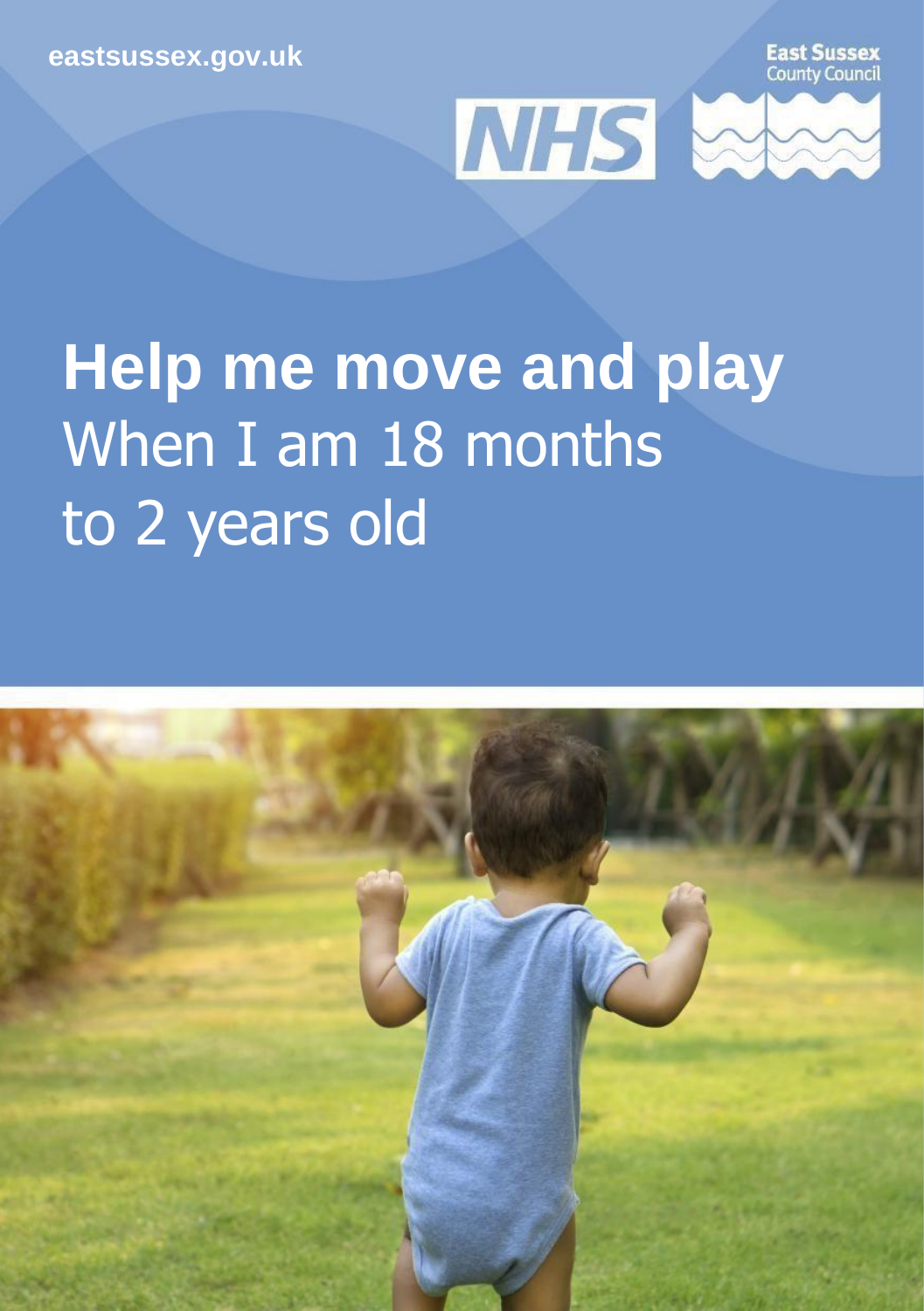## Your child should be:

- able to walk independently
- starting to walk upstairs holding an adults hand
- starting to balance items such as blocks to build a tower
- starting to use both hands in front of them to handle objects
- starting to push and pull along large toys or boxes
- starting to kneel upright
- starting to bend their knees to pick up a toy
- starting to pick objects up using thumb and one finger
- starting to assist with dressing and undressing

### **Physical activity guidelines**

Your child should be active from morning to night-time. Even though your child may not be walking they need to be physically active every day from playing outdoors to splashing in the bath. Children who can walk unsupported should be active for at least 180 minutes (3 hours) every day. More is better.

You can help your child to stay active by limiting the time they spend in a car seat, buggy or highchair and by ensuring that you dress them in clothes that they can move freely in. It is also beneficial to switch your TV off when playing and eating together and to consider how often you watch TV or use your mobile, as your child learns from and likes to copy what you do.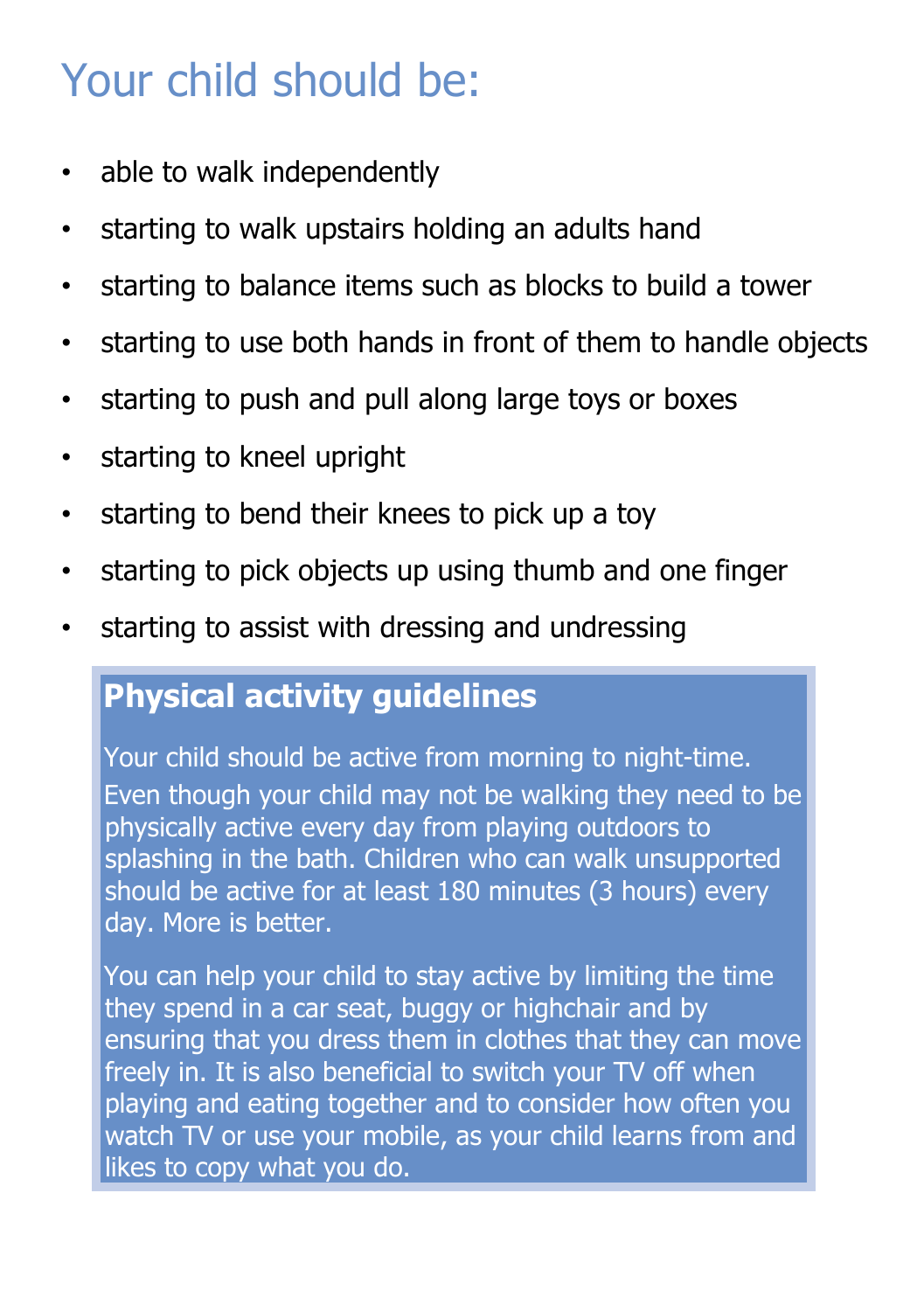

These ideas will help you and your child to enjoy play together; supporting their communication and social skills. They will help your child to strengthen their muscles, develop balance and coordination, and learn to move on their own. Being active is vital for your child's healthy brain development and will also help your child to stay at a healthy weight. Being active with your child helps to set up good habits to support you both in developing a healthy lifestyle.